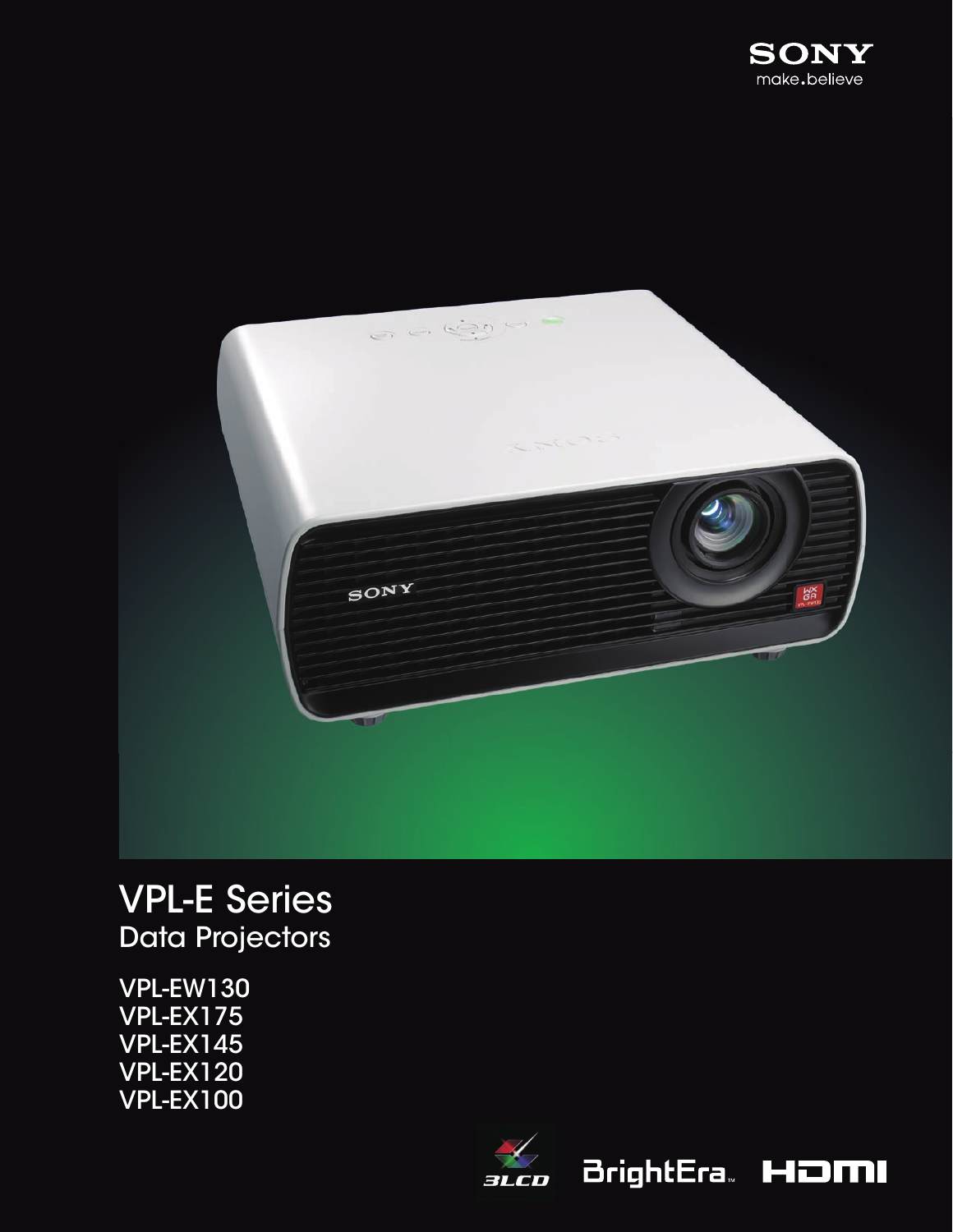# Low Maintenance, Good TCO, and Easy Operation

The VPL-E Series is a line of low maintenance compact projectors suggested for use in education or corporate applications.

Sony's VPL-E Series data projectors are designed to deliver a low total cost of ownership thanks to a long-lasting lamp design and low power consumption. The VPL-EW130 presents clear and dynamic images in native WXGA (1,280 x 800) resolution on a widescreen with a high brightness of 3000 lumens\*, while the VPL-EX175, VPL-EX145, VPL-EX120, and VPL-EX100 provide high picture quality in native XGA resolution and a high brightness of 3600 lumens, 3100 lumens, 2600 lumens, and 2300 lumens, respectively.Delivering superb images along with simple operation, Sony's VPL-E Series projectors provide an excellent balance between quality and cost, making them a good choice for use in education or corporate.



# FEATURES

\* ISO 21118

## Cost-efficient, Energy-efficient Design

#### Long-lasting Lamp

By incorporating a newly developed high-performance lamp and advanced lamp-control technology, VPL-E Series projectors deliver an extremely long recommended lamp replacement time of 6,000 hours in low mode.\*

.<br>Expected maintenance time, not guaranteed. Lamp performance will vary based on operating environment and use.



#### ECO MODE Key

With a single push of the ECO MODE key on either the projector or the supplied Remote Commander® unit, users can switch to the ECO setting.



ECO MODE key

| Commander          |  |  |  |  |  |  |  |
|--------------------|--|--|--|--|--|--|--|
| <b>ECO</b> setting |  |  |  |  |  |  |  |

|                     |          |          | ຼ       |
|---------------------|----------|----------|---------|
| Lamp Mode           | Hiah     | Standard | Low     |
| Power Saving Mode   | Off      | Lamp-Off | Standby |
| <b>Standby Mode</b> | Standard |          | Low     |
|                     |          |          |         |

ECO MODE menu

#### Lamp and Filter Synchronized Maintenance

When it's time to clean the air filter, a reminder message is displayed on screen. Like the lamp, the air filter has a recommended 6,000-hour cleaning cycle. The filter only needs to be cleaned when the lamp is changed, saving maintenance effort and cost.

#### Power Saving Mode

If no signal is input for 10 minutes, the projector lamp automatically turns off.

#### Low Power Consumption

The VPL-E Series offers remarkably low power consumption compared to conventional Sony models, allowing users to make significant savings on their electricity expenses.

#### Simple Projector Replacement

The standard 1.3x zoom lens enables installation flexibility when replacing an existing projector with the VPL-E Series. There's no need to change ceiling mount positions.

## High Picture Quality

#### High Picture Quality and Bright Images

By combining a new generation of inorganic LCD panels that utilize Sony's BrightEra® technology with a 3LCD projection system, the VPL-EW130, VPL-EX175, VPL-EX145, and VPL-EX120 offer high picture quality and brightness.

\* BrightEra with Long Lasting Optics™ is the Sony brand name for a new generation of optical system, which uses a more advanced version of Sony's original BrightEra technology. In addition to adopting LCD panels that have pixels with large aperture ratios and inorganic alignment layers, BrightEra with Long Lasting Optics technology also uses an inorganic layer for polarization plates to greatly enhance reliability.

### 3LCD Projection Offers Brilliant Color Performance The VPL-E Series adopts a 3LCD

projection system incorporating three LCD panels. This system enables each projector to present bright and natural images.



simulated image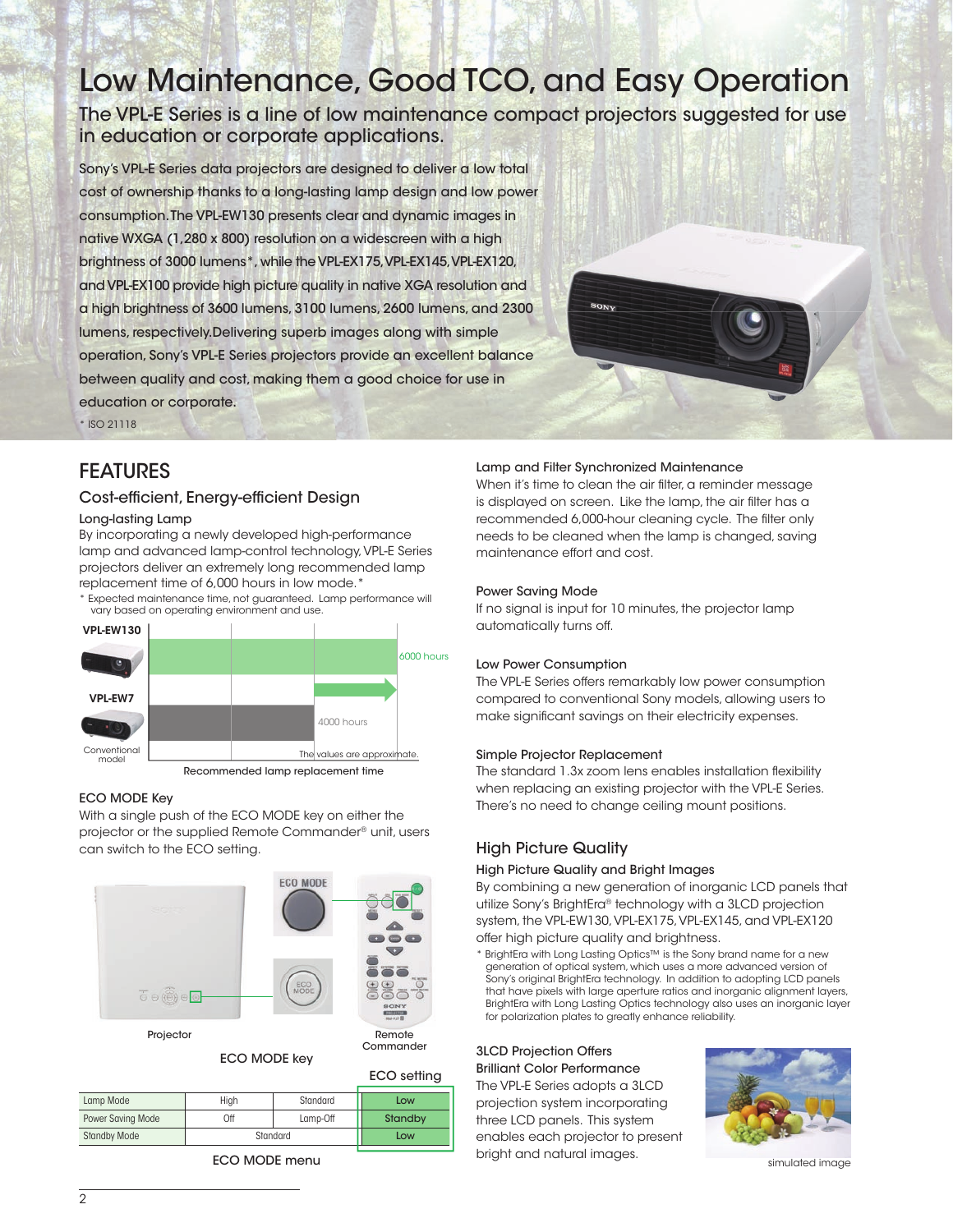#### WXGA/XGA Resolution

The VPL-EX175, VPL-EX145, VPL-EX120, and VPL-EX100 offer native XGA resolution for high picture quality. XGA resolution of 1024 x 768 contains 60% more pixels compared to SVGA resolution of 800 x 600. As a result, XGA resolution delivers much greater detail and finer images.

Furthermore, the VPL-EW130 can present dynamic images in native WXGA resolution on a widescreen. WXGA resolution allows projection in a wider display range compared to SVGA and XGA resolution. More information can be displayed on the screen.



1280 pixels 800 pixels

WXGA 1,024,000 pixels

#### 12-bit 3D Gamma Correction

The VPL-E Series incorporates 12-bit 3D gamma correction circuitry to perform highly accurate gamma correction, achieving smooth gradations and rich gray scale.

#### I/P Conversion and Film Mode

The video signal processing technology that Sony has incorporated in the VPL-E Series offers I/P conversion and 2-3 pull-down to generate high-quality images with outstanding clarity.

#### Easy-to-use Functions

#### Image Freeze

The Image Freeze function can display a freeze frame which allows the presenter to prepare or switch to the next image.

#### Off and Go

Once a presentation is complete, a VPL-E Series projector can be immediately moved to the next location, simply by turning it off and unplugging the AC power cord – there's no need to wait for the fan to stop.

#### Front Exhaust

Users can run an optimum presentation even in a quiet environment, and participants seated to the side of the projector are not bothered by hot air and noise.



Unique and functional design

### Other Features

Auto Keystone Adjustment Corrects any trapezoidal distortion automatically

Picture (Audio) Muting Mutes the image/audio

#### 6 Picture Modes

Six selectable picture modes according to the picture source

#### Security Pack

Security lock (password and mechanical), security bar, and panel key lock

#### Direct Power On/Off

Direct power control using the circuit breaker on the switch board

#### High Altitude Mode

For projector operation at high altitude

#### Closed Captioning

Official teletext broadcasting, developed by the NCI, USA

#### Network and Control

Controls and monitors projector status Compatible with various control systems





# DIMENSIONS Unit: inches (mm)



# OPTIONAL ACCESSORY



LMP-E211 Projector Lamp (for replacement)

# CONNECTOR PANELS